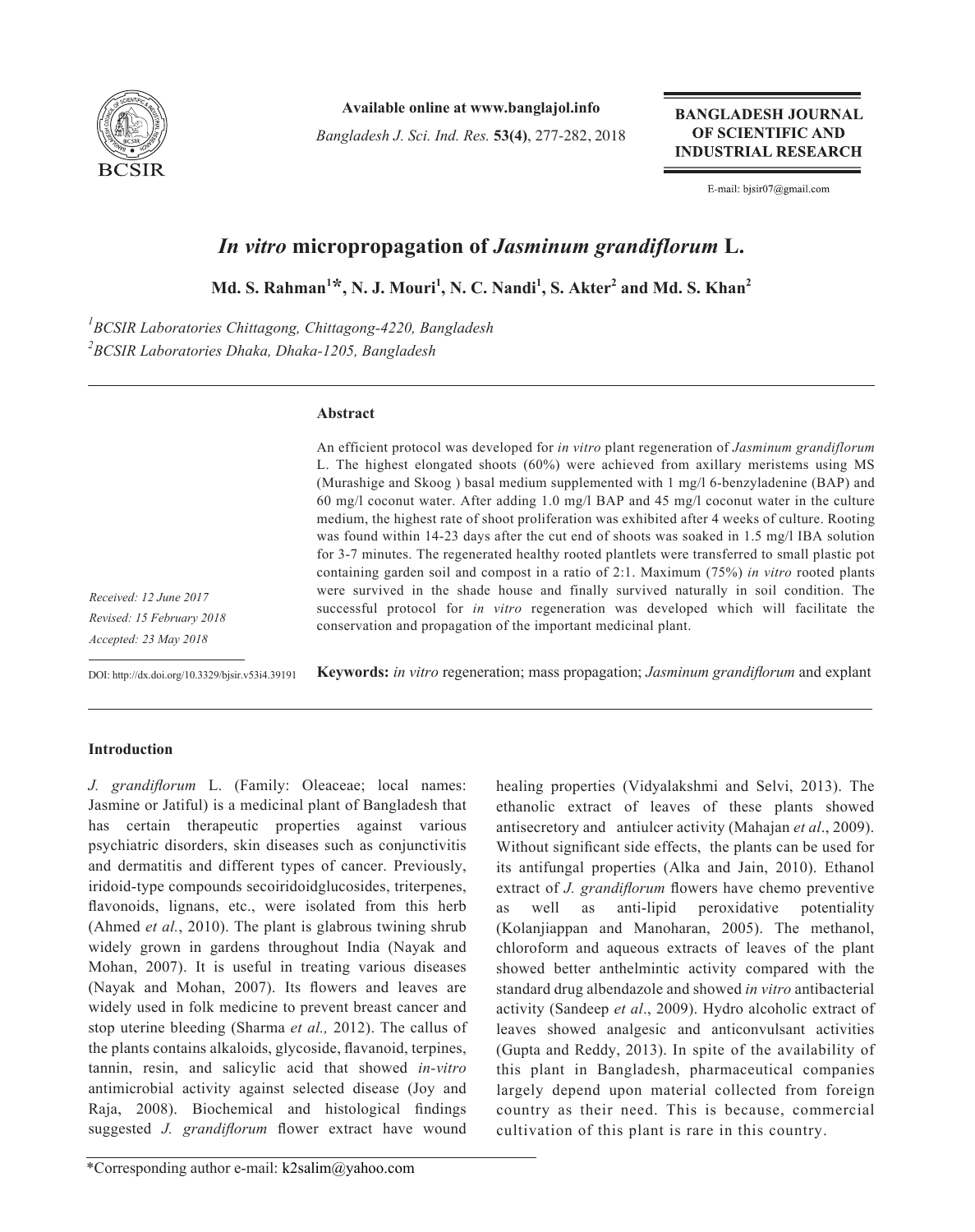In addition, foreign sources are also depending on the natural resources and the natural stock of this species has been markedly decreased. Because of poor germination under natural conditions as well as death of many young seedlings, propagation from seed is unreliable (Gupta and Reddy, 2013). Propagation in large scale as well as conservation of this species, *in vitro* culture is essential as an alternative method. That is why the present study was to investigate and to develop a suitable protocol for micropropagation of *J. grandiflorum*. This finding may be helpful for the establishment of micro-propagation techniques to produce rapid and clean clones of *J. grandiflorum*. It may be of great value for the future research studies.

#### **Materials and methods**

#### *Plant material*

Elongated healthy shoots (8-10 cm long) of *J. grandiflorum* were collected from Bangladesh Council of Scientific and Industrial Research (BCSIR) Laboratories, Chittagong campus and used as sources of explants for this experiment. Shoot tips and stem nodes with a single axillary bud were used. The explants were surface sterilized with soft detergent for three times followed by washing with a few drops of Tween 20 and thoroughly washed in running tap water for 20-25 minutes. To remove surface contamination the stem segments were put in a 0.1% (m/v) aqueous mercuric chloride solution for 12 min. Thereafter, stem segments were washed 4-5 times with autoclaved distilled water to remove all traces of HgCl<sub>2</sub> and finally cut into smaller segments (about 1.3 cm long) each with one node.

#### *Shoot regeneration*

The sterilized fresh nodal explants were transferred to MS medium (Murashige and Skoog, 1962) supplemented with various concentrations of cytokinins, i.e. 6-benzylaminopurine (BAP: 0.0, 0.5, 1.0 and 1.5 mg/l), kinetin (Kn: 0.0, 0.5, 1.0 and 1.5 mg/l) and coconut water (30, 45 and 60 ml/l for shoot regeneration. The pH of the medium was adjusted to 5.8 before autoclaving. One excised stem segment was cultured in each tube  $(25 \times 150)$ 

**Table I. Effects of different concentrations of cytokinins (BAP, Kn) and coconut water added to the MS medium on shoot proliferation from axillary meristems of** *Jasminum grandiflorum* **L.**

| <b>BAP</b> | Kn<br>(mg/l) | Coconut<br>water<br>(mg/l) | No of<br>explants<br>inoculated | Response<br>percentage<br>$(\%)$ | Time of<br>response<br>$\text{(day)}$ | No of<br>double<br>shooted<br>planlet | No. of<br>single<br>shooted<br>plantlet | Mean<br>shoot<br>length<br>(cm) | Mean No.<br>of leaves |
|------------|--------------|----------------------------|---------------------------------|----------------------------------|---------------------------------------|---------------------------------------|-----------------------------------------|---------------------------------|-----------------------|
| (mg/l)     | 0.0          | 00                         | 20                              | 00                               |                                       |                                       |                                         |                                 |                       |
| 0.0        | 0.0          | 00                         | 20                              | 30                               | $11 - 13$                             | $\overline{4}$                        | 2                                       | $3.23 \pm 0.98$                 | $4.72 \pm 0.43$       |
| 0.5        | 1.0          | 00                         | 20                              | 55                               | $12 - 14$                             | 6                                     | 5                                       | $4.78 \pm 1.2$                  | $3.82 \pm 0.78$       |
| 1.0        | 0.0          | 00                         | 20                              | 60                               | 11-12                                 | 7                                     | 5                                       | $5.88 \pm 0.75$                 | $3.67 \pm 0.54$       |
| 1.0        | 0.0          | 30                         | 20                              | 55                               | $10 - 12$                             | 7                                     | 5                                       | $5.43 \pm 0.96$                 | $4.32 \pm 0.76$       |
| 1.0        | 0.0          | 45                         | 20                              | 75                               | $8-10$                                | 12                                    | $\mathbf{3}$                            | $6.05 \pm 0.80$                 | $5.12 \pm 0.87$       |
| 1.0        | 0.0          | 60                         | 20                              | 60                               | $10 - 11$                             | 7                                     | 5                                       | $5.65 \pm 1.30$                 | $3.43 \pm 0.54$       |
| 1.0        | 1.0          | 45                         | 20                              | 55                               | $11 - 14$                             | 6                                     | 5                                       | $4.65 \pm 0.76$                 | $3.87 \pm 0.76$       |
| 1.0        | 0.0          | 00                         | 20                              | 45                               | $10-13$                               | 7                                     | $\overline{2}$                          | $4.43 \pm 0.87$                 | $5.08 \pm 0.16$       |
| 1.5        | 0.0          | 60                         | 20                              | 50                               | $10-13$                               | 6                                     | $\overline{4}$                          | $5.76 \pm 0.76$                 | $4.21 \pm 0.34$       |
| 1.5        | 1.5          | 60                         | 20                              | 45                               | $10 - 12$                             | 6                                     | $\overline{\mathbf{3}}$                 | $3.88 \pm 1.50$                 | $2.67 \pm 0.32$       |
| 1.5        | 0.5          | 45                         | 20                              | 10                               | $13 - 15$                             | 1                                     | $\mathbf{1}$                            | $5.67 \pm 2.43$                 | $4.43 \pm 0.43$       |
| 0.0        | 0.0          | 45                         | 20                              | 15                               | $13 - 15$                             | $\overline{2}$                        | 1                                       | $3.00 \pm 00$                   | $5.21 \pm 0.23$       |
| 0.0        | 0.5          | 00                         | 20                              | 00                               |                                       |                                       |                                         |                                 |                       |
| 0.0        | 1.0          | 00                         | 20                              | 25                               | $12 - 14$                             | 3                                     | $\overline{2}$                          | $3.87 \pm 0.87$                 | $4.32 \pm 0.63$       |
| 0.0        | 1.5          | 00                         | 20                              | 40                               | $10 - 14$                             | 5                                     | 3                                       | $4.23 \pm 0.54$                 | $2.76 \pm 0.85$       |
| 0.0        | 0.0          | 30                         | 20                              | 10                               | $12 - 15$                             | $\mathbf{1}$                          | 1                                       | $3.80\pm0.83$                   | $3.65 \pm 0.84$       |
| 0.0        | 0.0          | 60                         | 20                              | 20                               | $11 - 14$                             | $\overline{c}$                        | $\overline{c}$                          | $4.23 \pm 0.65$                 | $3.83 \pm 0.87$       |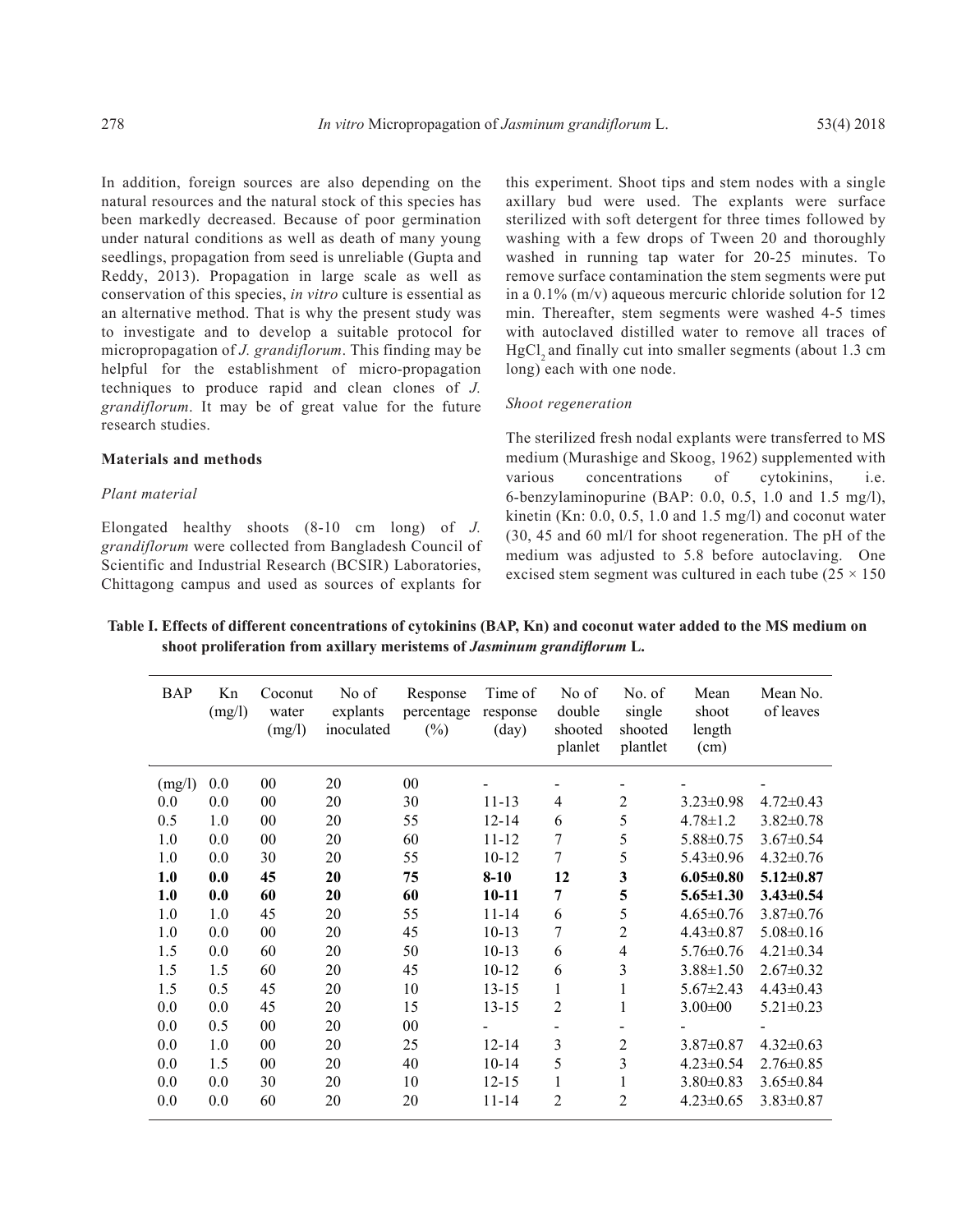mm) with about 20 ml of the culture medium. The cultures were maintained at 16 hrs photoperiod at  $25 \pm 2$ °C temperature with white fluorescent lamps having a light intensity of 55  $\mu$ E/m<sup>2</sup>/s. For shoot regeneration 20 replicates per treatment were used in each experiment. The percentages of shoots formation from segments were examined periodically up to 4 weeks of culture and the work was repeated three times. Subculture was also carried out in a 2-week interval.

#### *Root regeneration and acclimatization*

After development, elongated shoots (5-6 cm long) were excised and separated and the cut ends of separated shoot were soaked into different concentration (5, 10 and 15 mg/l) of IBA solution for 3-7 minutes. With the help of sterilized blotting paper extra IBA solution attached onto each shoot was removed and finally the treated shoots were transferred into previously autoclaved plastic pot containing garden soil and compost in a ratio of 2:1 and moistened them adequately for proper hardening. At one week interval, 2-3 ml MS solution was supplied in each pot. After 4 weeks of culture, the number of roots per shoot and the percentage of shoots forming roots were examined. Finally the well rooted plantlets were transfered into the field.

## Results and discussion

The experiment was conducted to see the effect of cytokinin, BAP singly or in combination with auxin, IAA and coconut water on shoot induction and proliferation from meristematic shoot tip explants of *J. grandiflorum.* In the absence of growth regulators, axillary meristematic shoot growth could not be exposed on the medium. In this experiment, compared to BAP individually or BAP and coconut water containing media, kinetin alone or in combination with coconut water exhibited a low rate of shoot growth. The medium containing BAP in combination with coconut water enhanced the rate of shoot growth within short period of time in culture. The medium, having BAP and coconut water introduced a significant number of shoots growth as compared to the combination of BAP, Kn and coconut water. Individually, 1.0 mg/l BAP and 1.5 mg/l Kn were responsible to introduce 60% and 40% of shoot induction in *J. grandiflorum,* respectively (Fig. 1a-b). Whereas, 75% shoot proliferation occurred using MS supplemented with 1.0 mg/l BAP and 45 mg/l coconut water (Fig. 1c, Table-1). The similar concentration of BAP (1.0 mg/l) and Kn  $(1.5 \text{ mg/l})$  induced  $65.8\%$  and  $36.2\%$  shoot proliferation in *Nyctanthes arbortristi* (Rout *et al.,* 2007). In this experiment, it was observed that 20% of shoot

|  | Table II. Effect of different concentrations of IBA on rooting of in vitro regenerated shoot of J. grandiflorum |  |  |  |
|--|-----------------------------------------------------------------------------------------------------------------|--|--|--|
|  |                                                                                                                 |  |  |  |

| Growth<br>regulator<br>(mg/l)<br><b>IBA</b> | Soaked time<br>of<br>End cut<br>(minutes) | No of<br>explants<br>inoculated | Number<br>of<br>rooting<br>plants | Percentages<br>of culture<br>showing root | Mean<br>Number of<br>roots/plants | Mean of root Days after<br>length/shoot | rooting   |
|---------------------------------------------|-------------------------------------------|---------------------------------|-----------------------------------|-------------------------------------------|-----------------------------------|-----------------------------------------|-----------|
| 0.0                                         | $\theta$                                  | 20                              | $\theta$                          | $\theta$                                  | $\mathbf{0}$                      | $\theta$                                | $\theta$  |
| 0.1                                         | 3                                         | 20                              | 10                                | 50                                        | $3.67 \pm 1.2$                    | $3.87\pm0.65$                           | 19-22     |
| 0.5                                         | 5                                         | 20                              | 11                                | 55                                        | $2.54\pm0.67$                     | $3.13 \pm 0.56$                         | 20-23     |
| 1.0                                         | 7                                         | 20                              | 7                                 | 35                                        | $3.65 \pm 0.65$                   | $4.14\pm0.98$                           | 18-22     |
| 1.2                                         | 3                                         | 20                              | 10                                | 50                                        | $5.76 \pm 0.54$                   | $4.98 \pm 0.75$                         | 20-23     |
| 1.5                                         | 5                                         | 20                              | 12                                | 60                                        | $5.54 \pm 0.34$                   | $5.34 \pm 0.68$                         | $17 - 20$ |
| 2.0                                         | 7                                         | 20                              | 8                                 | 40                                        | $3.76 \pm 0.54$                   | $4.98 \pm 0.47$                         | $17 - 20$ |
| 2.5                                         | 3                                         | 20                              | 9                                 | 45                                        | $3.98 \pm 0.78$                   | $5.34 \pm 0.54$                         | $19 - 21$ |
| 3.0                                         | 5                                         | 20                              | 9                                 | 45                                        | $3.43 \pm 0.65$                   | $4.17\pm0.91$                           | $19 - 21$ |
| 3.5                                         | 7                                         | 20                              | 6                                 | 30                                        | $4.62 \pm 0.65$                   | $5.12 \pm 0.58$                         | $17 - 23$ |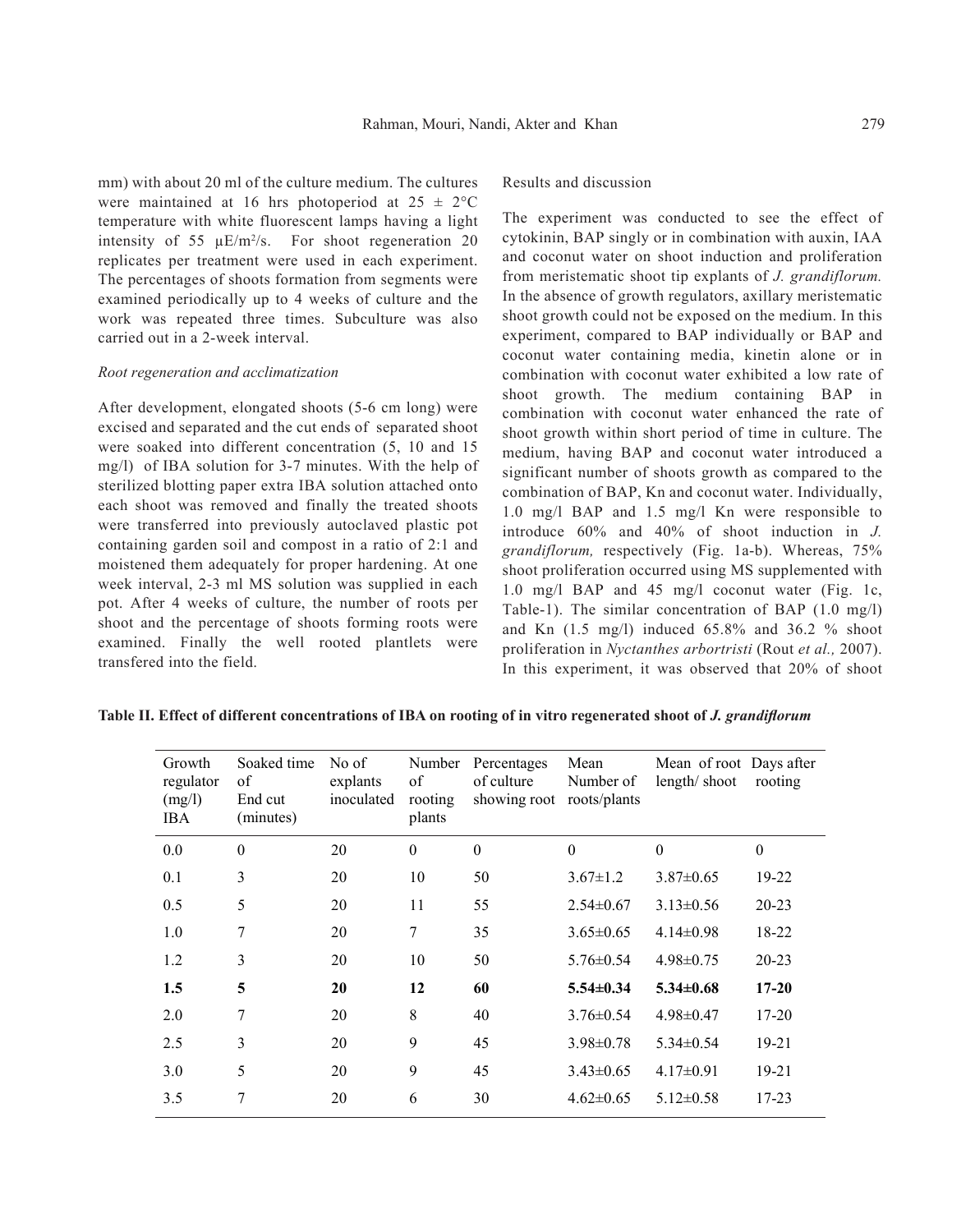induction occurred using coconut water alone at 60 ml/l (Fig. 1d). About 60% of cultures showed elongated shoots in the medium having 1.0 mg/l BAP and 60 ml/l coconut water. This observation revealed that, coconut water enhanced shoot induction of *J. grandiflorum*. Coconut water contains different types of plant growth regulator and mineral (Yong *et al*., 2009) which may be responsible for shoot induction of the plant. Efficacy of coconut water for shoot proliferation and callus induction has also been reported (Michael, 2012).

Different concentration of IBA for root development of the plant showed that 1.5 mg/l IBA exposed the highest percentages (80% and 60%) of root development due to 5

minutes soaked cut end of regenerated shoot of the plant (Fig. 1e, Table II). It was observed that higher concentration of IBA  $(>1.0 \text{ mg/l})$  and an increased number of soaking time of cut end increased root induction of the plant. In addition, low concentration of IBA (<1.0 mg/l) and less time (< 5 minutes) soaked of cut end decreased the percentages and number of root induction. The effect of IBA solution to introduce root induction of different woody plants has been published elsewhere (Paul and Aditi, 2009; Cai *et al.* 2007; Akter *et al.*, 2013; Khan *et al.*, 2012; Islam *et al.*, 2010) and this investigation also supported their works. *In vitro* rooting was achieved in medium containing 1.0 mg/l IBA by Siham (2016).



**Fig. 1. Different stages of** *in vitro* **regeneration of** *Jasminum grandiflorum* **L., (a) Shoot formation after 2 weeks, (b) 3 weeks of culture containing MS medium + 1 mg/l BAP + 45 ml/l coconut water, (c-d) Shoot formation after 4 weeks of culture containing MS medium + 1 mg/l BAP + 45 ml/l coconut water, (e) Rooting and (f-g) Acclimatization into soil**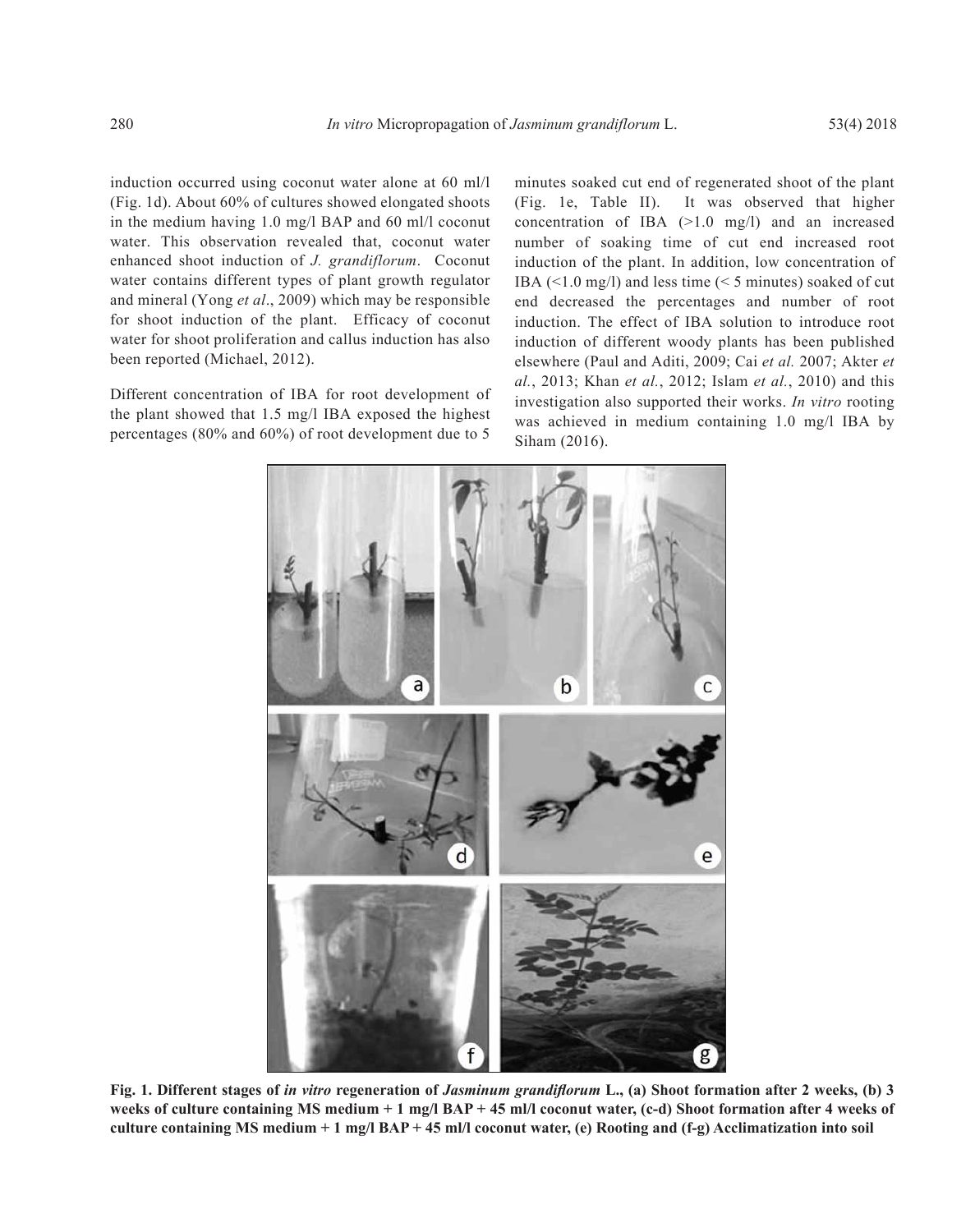It was observed that, a combination of soil and decomposed cow dungs at the ratio of 2:1 (m/v) introduced more percentages, earlier root induction and more root number than the ratio of 1:1:1  $(m/v)$  of soil, decomposed cow dungs and sand (Fig. 1f-g). Similar effects were also observed in different other plants (Akter *et. al.*, 2013; Islam *et al.*, 2010; Jaheduzzaman *et al.*, 2012; Khan *et al.,* 2016).The increased amount of decomposed cow dung enriched Nitrogen (N) phosphorus (P), Potasium (K) in soil (Ewulo *et al.,* 2007) which are responsible for root induction of *Chrysanthemum* (Budiarto and Sulyo, 2013).

In conclusion, it can be said that, successfully production of shoots and *in vitro* root induction of *J. grandiflorum* were dependent on growth regulators and the culture conditions. This study might open a new concept for mass propagation and germplasm conservation of *J. grandiflorum.*

#### **Acknowledgement**

The authors are grateful to Industrial Botany Research Division, BCSIR Laboratories, Chittagong, Bangladesh for taxonomic confirmation of the plant. Due to the overall financial supports of the work the authors also thanks to the Director of the institute

### **References**

- Ahmed F, Sadhu SK and Ishibashi M (2010), Search for bioactive natural products from medicinal plants of Bangladesh, *J. Natl. Medi.* **64**(4): 393-401.
- Akter S, Banu TA, Habib MA, Afrin S, Khatun A, Khan S and Islam S (2013), *In vitro* clonal multiplication of *Aeglemarmelos* (L.) Corr. through cotyledonary node culture, *Banladesh J. Sci. Ind. Res.* **48**(1): 13-18. DOI: http://dx.doi.org/ 10.3329/ bjsir.v48i1.15408
- Alka M and Jain S (2010), Screening of Some Plant Extracts against *Alternariasp.* Isolated from Foot Infections in Cancer Patients, *Int. J. Pharm Tech Res.* **2**(2): 1165-1170.
- Budiarto K, Sulyo Y and Maaswinkel R (2013), Effects of types of media and NPK fertilizer on the rooting capacity of chrysanthemum cuttings, *Indonesian J. Agri Sci.* **7**(2): 67-70.
- Cai H, Chen X-q, Xiong Z-m, Xie L-l and Zhao L-j (2007), Techniques of *in vitro* micro-propagation and sugar-free rooting of jasmine (*Jasminum sambac*), *Jiangsu J. Agri.Sci.* **23**(5): 464-468.
- Ewulo BS, Hassan KO and Ojeniyi SO (2007), Coperative Effect of Cowdung Manure on Soil and Leaf Nutrient and Yield of Pepper, *Int. J. Agri Res.* **2**(13): 1043-1048.
- Gupta RK and Reddy PS (2013), Antinociceptive and anticonvulsant activities of hydroalcoholic extract of *Jasminum grandiflorum* (jasmine) leaves in experimental animals, *Pharmacog Res.* **5**(4): 286-290. DOI: 10.4103/0974-8490.118813
- Islam S, Zahan M, Akter S, Banu TA, Habib A, Khan S and Jahana MAA (2010), Mass propagation of *Feronialimonia* L. through tissue culture, *Bangladesh J. Sci. ind. Res.* **45**(1): 75-78.
- Jaheduzzaman, Habib A, Banu TA, Rahman RB, Akter S, Banu TA, Khan S and Islam S (2012), *In-vitro* Regeneration of an Important Medicinal Plant *Centellaasiatica* (L.) Urban. *Banladesh J. Sci. Ind. Res.* **47**(3): 269-272.
- Joy P and Raja DP (2008). Anti-Bacterial Activity Studies of *Jasminum grandiflorum* and *Jasminum sambac*  Ethnobot Leaflets **12:** 481-483.
- Khan S, Islam S, Akter S,Akhtar T and Habib A (2012), Admixture of Isubgol husk together with conventionally used agar as gelling agent for Potato and Stevia regeneration, *Bangladesh J. Sci. ind. Res.* **47**(2): 161-166.
- Khan S, Akter S, Habib A , Ferdousi A and Islam S (2016), Establishment of *in vitro* regeneration protocol for *Adhatoda vasica* Nees, *Banladesh J. Sci. Ind. Res.* **51**(1): 75-80.
- Kolanjiappan K, Manoharan S (2005), Chemopreventive efficacy and anti-lipid peroxidativepotentiala of *Jasminum grandiflorum* L. on 7, 12-dimethyben (a) anthacene-induced rat mammary carcinogenesis, Fundam. Clin. Pharmacol **19**(6): 687-693. DOI: org/ 10.1111/j.1472-8206.2005.00376.x
- MahajanN, Sakarkar D, Anghai D (2009), Evaluation of anti-ulcer potential of leaves of *Jasminum grandiflorum* L. *Int J Pharm Sci.* **1**(2): 247-249.